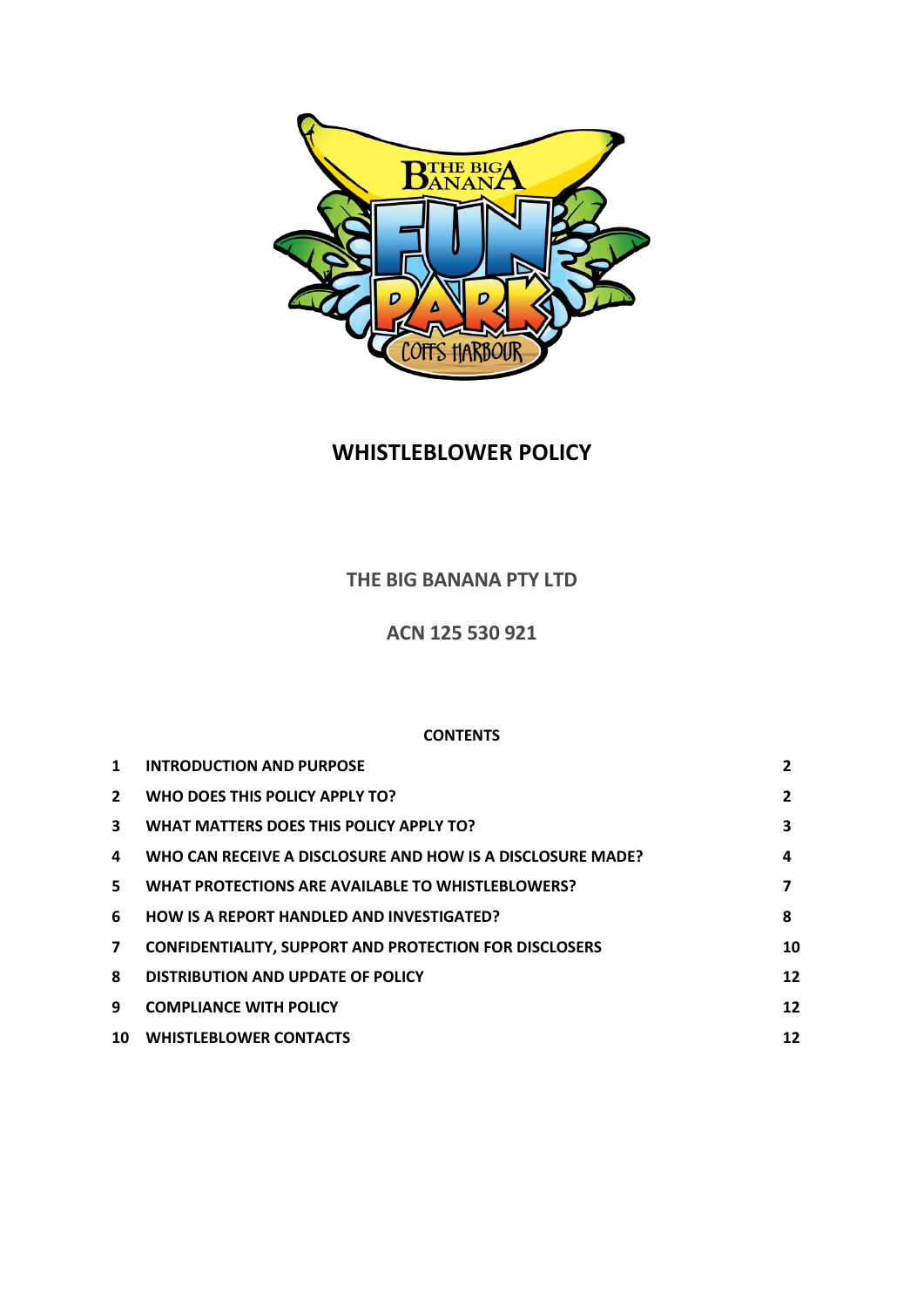## <span id="page-1-0"></span>**1 INTRODUCTION AND PURPOSE**

- **1.1** The Big Banana Pty Ltd ACN 125 530 921 (the **Company**), is committed to fostering a culture of ethical behaviour and good corporate governance. The Company will not tolerate any corrupt, illegal or any other undesirable conduct by any of the Company's personnel and encourages disclosure of any such conduct.
- **1.2** This Whistleblower Policy (**Policy**) is designed to encourage individuals (**Disclosers**) to make a report or disclosure in a secure way against any conduct that they reasonably suspect or believe to concern misconduct, or an improper state of affairs or circumstances in relation to the Company or its related bodies corporate (**Reportable Conduct**).
- **1.3** The purpose of this Policy is to:
	- (a) establish a formal framework for the Company which facilitates, encourages and deals with Reportable Conduct disclosures, free from victimisation or reprisal against the Discloser, and on the assurance that any disclosure will be properly investigated, and that timely and appropriate action will be taken to address or redress the matter;
	- (b) deter wrongdoing in the Company and promote better compliance with the law; and
	- (c) foster and provide an appropriate culture and infrastructure relating to Whistleblower procedures and protections, including the appointment of a Whistleblower Protection Officer and Whistleblower Investigation Officer(s) within the Company.
- **1.4** The Company takes its legal, regulatory and ethical obligations very seriously. This Policy is very important, and is adopted to align with the Company's values and ethical standards, which collectively aim to foster a transparent and supportive culture of compliance for the long-term success, sustainability and integrity of the Company.

## <span id="page-1-1"></span>**2 WHO DOES THIS POLICY APPLY TO?**

- <span id="page-1-3"></span><span id="page-1-2"></span>**2.1** This Policy applies to an individual who is, or has been, one or more of the following:
	- (a) a director, officer, representative, agent, associate or employee of the Company;
	- (b) a supplier of services or goods to the Company (whether paid or unpaid);
	- (c) an employee of a person or organisation who supplies services or goods to the Company (whether paid or unpaid); or
	- (d) a relative, dependent or spouse of any individual referred to in paragraph[s \(a\)](#page-1-2) to [\(c\)](#page-1-3) above,

any of whom is an Eligible Whistleblower.

- **2.2** A Discloser qualifies for protection as a whistleblower under the Corporations Act if they are an Eligible Whistleblower and:
	- (a) they have made a disclosure of information relating to a Reportable Conduct directly to an Eligible Recipient (see paragraph [4.1](#page-3-1) below) or to the Australian Securities &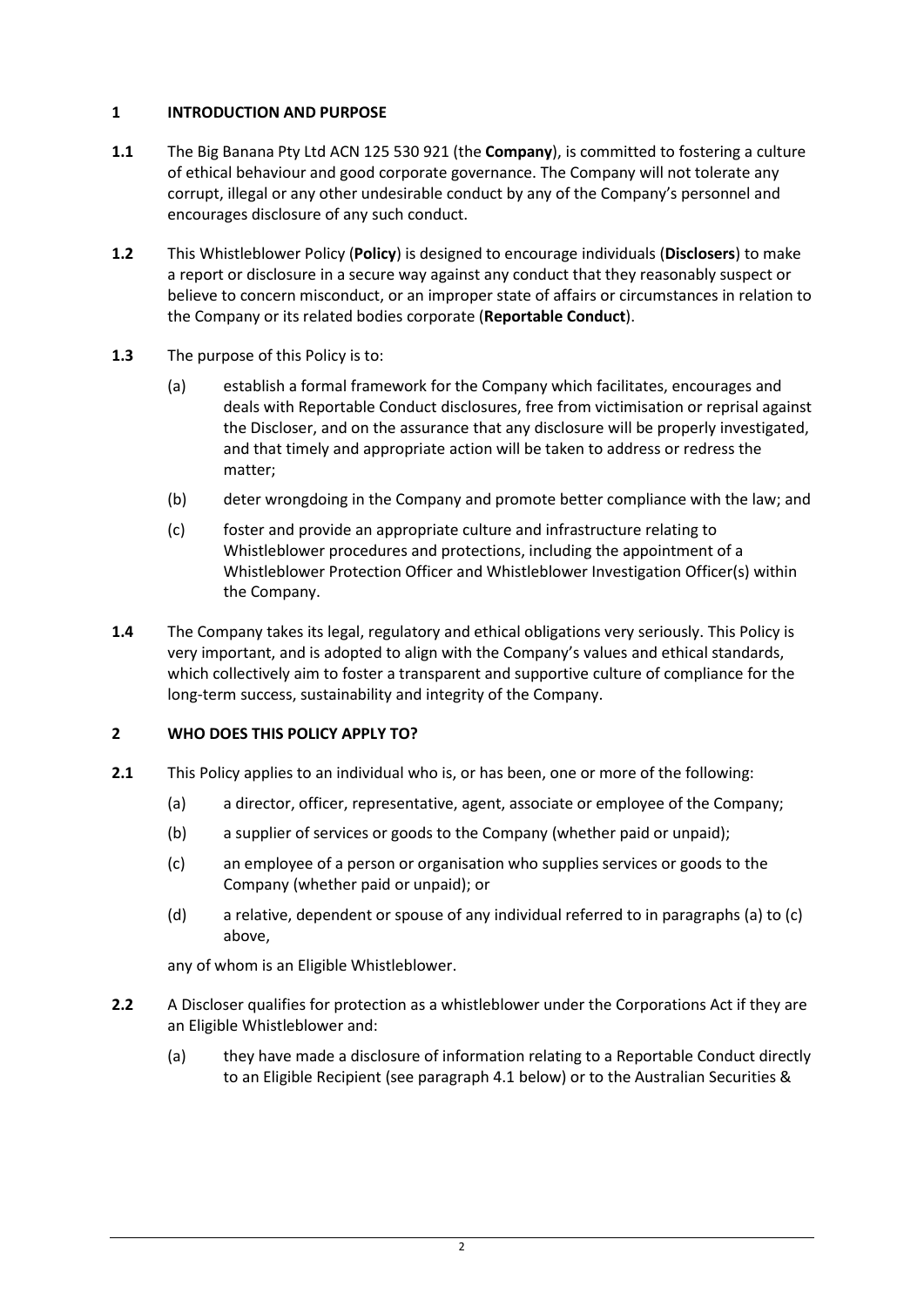Investments Commission (**ASIC**), the Australian Prudential Regulation Authority (**APRA**) or another Commonwealth body prescribed by regulation;

- (b) they have made a disclosure to a legal practitioner for the purposes of obtaining legal advice or legal representation about the operation of whistleblower provisions in the *Corporations Act 2001* (Cth) (**Corporations Act**); or
- (c) they have made an Emergency Disclosure (as defined in paragrap[h 4.6\)](#page-4-0) or a Public Interest Disclosure (as defined in paragraph [4.5\)](#page-4-1).

The Company encourages those who are aware of wrongdoing to speak up.

#### <span id="page-2-0"></span>**3 WHAT MATTERS DOES THIS POLICY APPLY TO?**

- **3.1** This Policy applies to the reporting of Reportable Conduct, whether or not the conduct occurs before or after the commencement of this Policy, by an Eligible Whistleblower. A Reportable Conduct relevantly includes:
	- (a) any breach of the Corporations Act, or other relevant legislation (including the *Australian Securities & Investments Commission Act 2001* (Cth); *Banking Act 1959* (Cth); *Financial Sector (Collection of Data) Act 2001* (Cth); *Insurance Act 1973* (Cth); *Life Insurance Act 1995* (Cth); *National Consumer Credit Protection Act 2009* (Cth); *Superannuation Industry Supervision Act* (Cth), or any instrument made under any of those Acts);
	- (b) any offence against the Commonwealth that is punishable by imprisonment for 12 months or more; or
	- (c) any other conduct that represents a danger to the public or the financial system.
- **3.2** A Reportable Conduct may not involve unlawful conduct in relation to the Company, but may instead indicate a systemic issue that should be disclosed to a regulator. Alternatively, it may relate to business behaviour and practices that may cause consumer harm. Consequently, a Reportable Conduct may include conduct that does not involve breaking a particular law. In addition, information that indicates a significant risk to public safety or to the stability of, or confidence in, the financial system is also a disclosable matter, even if it does not involve a breach of a particular law.
- **3.3** Examples of Reportable Conduct include, but are not limited to: bribery; coercion or bullying; discrimination or harassment; fraudulent, negligent, unethical or dishonest conduct or practices; corruption; conduct that poses danger to the health or safety of any person; conduct that risks material financial or non-financial loss to the Company; conduct that breaches the Company's codes of conduct; insider or insolvent trading; breach of continuous disclosure or other relevant rules; failing to keep, or falsifying, financial records; failure of a director or other officer to act in good faith in the best interests of the Company; breach by a director of other director's duties.
- **3.4** Disclosers are encouraged to disclose any information that leads to a reasonable suspicion, even if the information is incomplete. Disclosers should be aware that it is still possible for a Discloser to qualify for protection under the Corporations Act and this Policy, even if their disclosure turns out to be incorrect.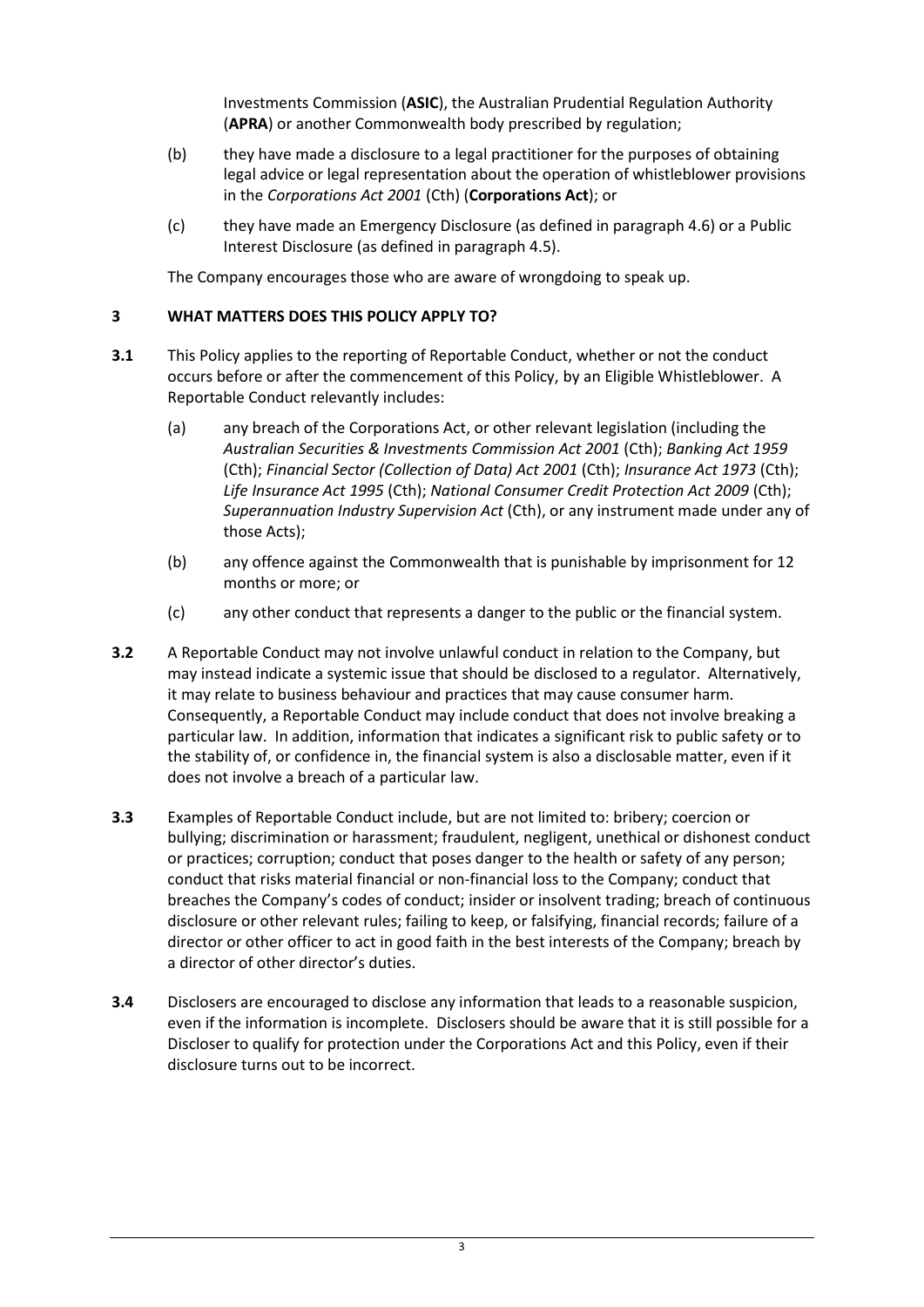- **3.5** You should be aware that this Policy does not apply to concerns or grievances that impact you personally (such as personal employment or work related grievances) but that do not have significant implications for the Company or otherwise relate to any Reportable Conduct. For example, any grievance with respect to interpersonal staff disagreements, or decisions relating to the terms and conditions of an individual's employment, including decisions to transfer, promote, discipline, suspend or terminate employment or engagement are not Reportable Conducts. Consequently, such matters will not typically qualify for protection under this Policy or the Corporations Act.
- **3.6** However, if a grievance relates to any detrimental conduct that is incidental to the proper disclosure of a Reportable Conduct (for example), then the grievance can be dealt with in accordance with this Policy, and the Discloser will be subject to protection under the Corporations Act. Similarly, if the Discloser suffers from or is threatened in relation to making a disclosure, or seeks legal advice or legal representation about the operation of whistleblower protections, then the Policy will still apply.
- **3.7** This Policy does not apply to disclosures that are not about a Reportable Conduct. Any such disclosure does not qualify for protection under the Corporations Act (or the *Taxation Administration Act 1953* (**TAA**), where relevant). Such disclosures may, however, be protected under other legislation, such as the *Fair Work Act 2009 (Cth)*.
- **3.8** Making a knowingly false report is viewed as serious and may be regarded as a breach of the Company's ethical standards. Any such false report will be subject to a disciplinary action.

## <span id="page-3-0"></span>**4 WHO CAN RECEIVE A DISCLOSURE AND HOW IS A DISCLOSURE MADE?**

#### *Who can receive a disclosure?*

- <span id="page-3-1"></span>**4.1** The following categories of persons are classified as "Eligible Recipients" for the purposes of Reportable Conduct disclosure:
	- (a) an officer or senior manager of the Company (or any related body corporate of the Company);
	- (b) an internal or external auditor, or a member of an audit team conducting an audit, or actuary of the Company or any related body corporate of the Company; or
	- (c) any person authorised by the Company to receive disclosures that may qualify for protection,

Reportable Conduct disclosures must be made to an Eligible Recipient.The role of an Eligible Recipient is to receive disclosures that qualify for protection. Subject to paragraphs [4.2](#page-3-2) an[d 4.3,](#page-4-2) a Discloser must make a disclosure directly to an Eligible Recipient in order to qualify for protection as an Eligible Whistleblower under the Corporations Act.

<span id="page-3-2"></span>**4.2** Disclosers may also report to ASIC, APRA or other Commonwealth bodies prescribed by regulation, and can qualify for protection under the Corporations Act if they do so. For any protected matter under the Taxation Administration Act, the Discloser may report to the Commissioner of Taxation (please see [www.ato.gov.au/general/gen/whistleblowers/\)](http://www.ato.gov.au/general/gen/whistleblowers/). Where ASIC, APRA or any other applicable regulatory authority notifies the Company that a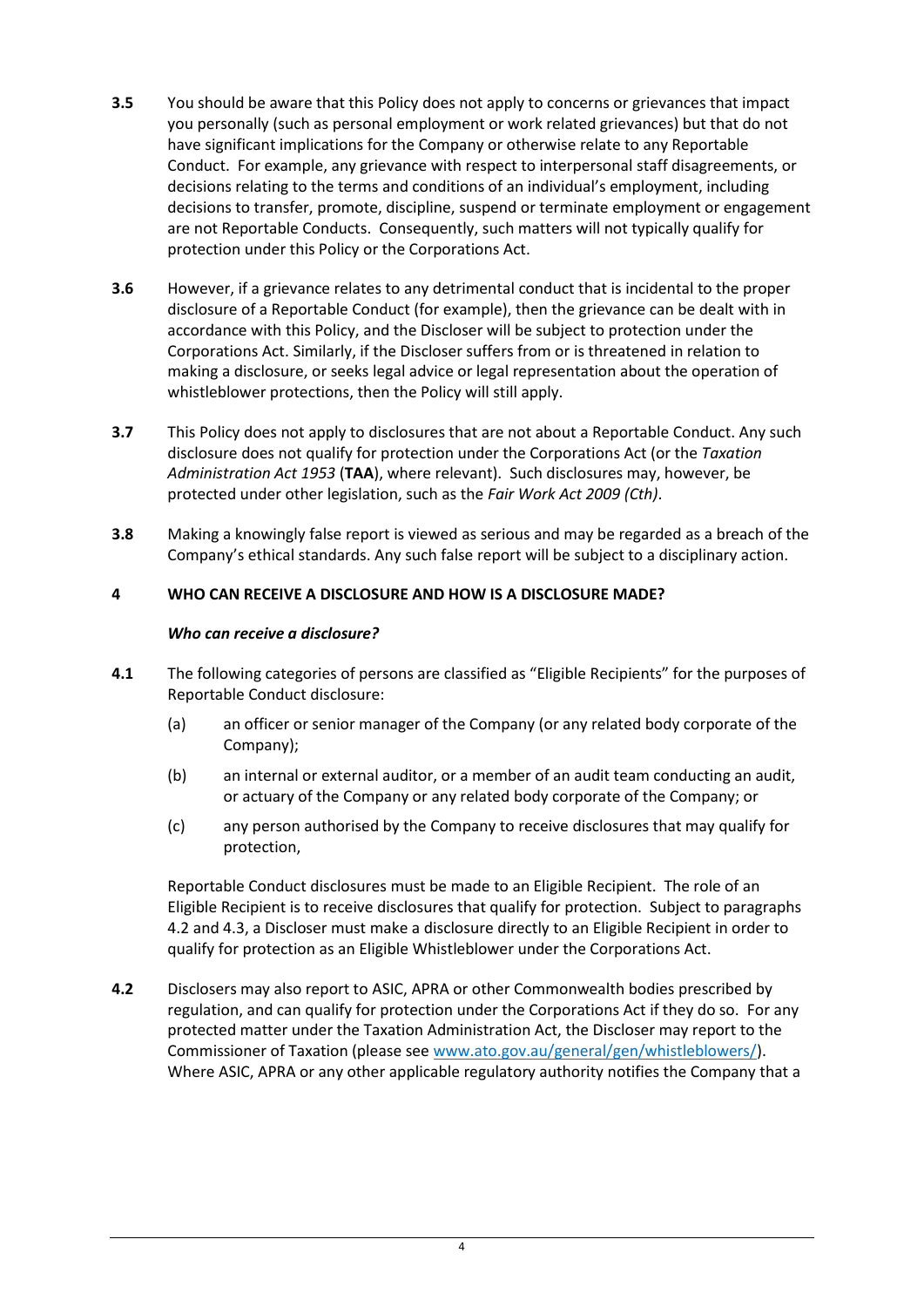Reportable Conduct disclosure has been made and the Company is provided with details of the report, full protections of this Policy will still apply.

<span id="page-4-2"></span>**4.3** Disclosers may also disclose Reportable Conduct to a legal practitioner. Disclosure for the purposes of obtaining legal advice or legal representation in relation to the operation of the whistleblower laws are protected by this Policy (even if the legal practitioner concludes that a disclosure does not relate to Reportable Conduct).

#### *Public Interest or Emergency Disclosures*

- **4.4** In certain circumstances, as outlined in the Corporations Act, a Public Interest Disclosure (as defined below) may be made to a journalist or member of parliament, as necessary. It is important for Disclosers to understand the criteria for making a Public Interest or Emergency Disclosure (as defined below).
- <span id="page-4-1"></span>**4.5** A Public Interest Disclosure is the disclosure of information to a journalist or a parliamentarian. A Discloser may make a Public Interest Disclosure provided that:
	- (a) At least 90 days have passed since the Discloser made the disclosure to ASIC, APRA or other prescribed body;
	- (b) The Discloser does not have reasonable grounds to believe that action is being, or has been taken, in relation to the disclosure; and the Discloser does have reasonable grounds to believe that making a further disclosure of information is in the public interest; and
	- (c) Before making the disclosure, the Discloser has given written notice to the relevant regulator that includes relevant information and states that the Discloser intends to make a Public Interest Disclosure.
- <span id="page-4-0"></span>**4.6** An Emergency Disclosure is the disclosure of information to a journalist or a member of state or federal parliament where, amongst other requirements, such information has been disclosed to ASIC, APRA or other prescribed body, and the Discloser has reasonable grounds to believe the information concerns a substantial or imminent danger to the health or safety of one or more persons or to the natural environment. The Discloser must have given notice to the relevant regulatory body that the Discloser intends to make an Emergency Disclosure, and must ensure that any Emergency Disclosure is of no greater extent than is necessary to notify of the substantial or imminent danger.
- **4.7** A Discloser should seek independent legal advice before making a Public Interest Disclosure or Emergency Disclosure.

#### *How to make a Disclosure?*

**4.8** To assist in promptly identifying and addressing a potential issue as early as possible (including to obtain further information before a formal disclosure is made), Disclosers are encouraged in the first instance to report any Reportable Conduct to [whistleblowing@bigbanana.com](mailto:whistleblowing@bigbanana.com) (accessible only by the Whistleblower Investigation Officers) or to the attention of Whistleblower Investigation Officer(s) or Whistleblower Protection Officer (**Whistleblower Contacts**) as listed in paragraph [10](#page-11-2) of this Policy, and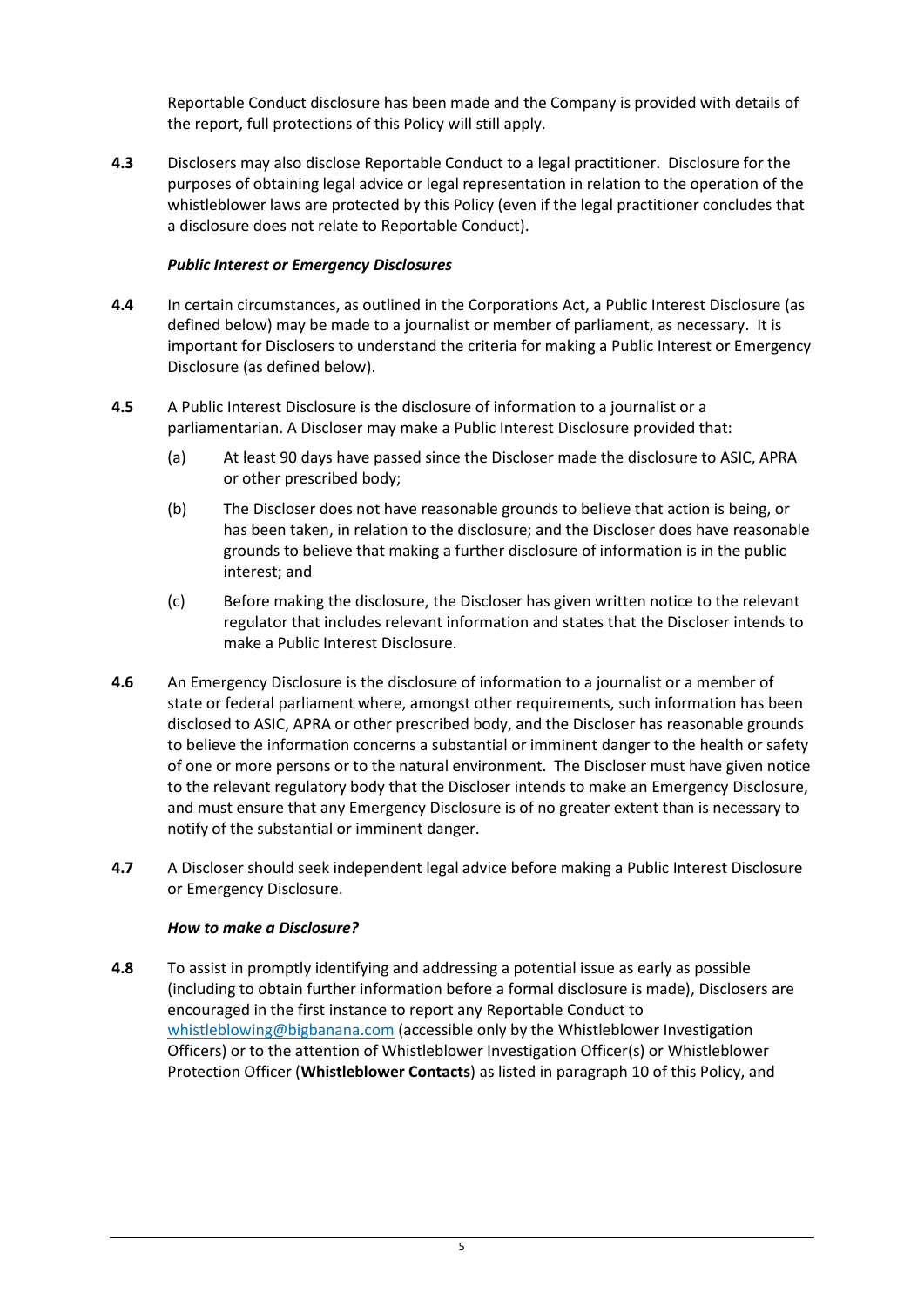using the methods of communication outlined at paragraph [10](#page-11-2) of this Policy. Reportable Conduct may also be reported to any other director or senior executive of the Company.

- **4.9** If for any reason the Discloser does not feel that they are able to use the Company's internal processes, or where it feels that the Company's internal processes are inappropriate because:
	- (a) the alleged Reportable Conduct involves a Whistleblower Contact of the Company; or
	- (b) the Discloser considers that the disclosure should not be referred to the Whistleblower Contacts;

then the Whistleblower may make the disclosure to the Chair of the Audit and Risk Committee, and using the methods of communication outlined at paragraph [10](#page-11-2) of this Policy.

- **4.10** Each of the Company's Whistleblower Contacts is appointed by the Audit and Risk Committee of the Company and has the following responsibilities:
	- (a) Safeguard the interests of an Eligible Whistleblower, including to assess and provide immediate welfare and protection needs of an Eligible Whistleblower;
	- (b) Respond as appropriate and necessary to disclosures, including to conduct relevant investigations; and
	- (c) Ensure the integrity of the reporting mechanism in the Company.

The Whistleblower Protection Officer is selected based on trustworthiness, the ability to relate to people and to reassure them with diplomacy and tact, as well as the ability to be objective. The Whistleblower Investigation Officer is appointed based on the qualities of sound judgement, investigation skills, integrity, communication skills, diplomacy and objectivity.

- **4.11** The Whistleblower Protection Officer is Geoffrey Applebee, Non-Executive Director. The Whistleblower Protection Officer may be contacted during business hours or outside of business hours. The Whistleblower Protection Officer has direct, unfettered access to independent financial, legal and operational advisers as required.
- **4.12** The Whistleblower Investigation Officer(s) are:
	- (a) Russell Lee, Operations Manager; and
	- (b) Cassandra Richardson, Office Manager.
- **4.13** Reportable Conduct may be reported anonymously. An anonymous disclosure can still be protected under the Corporations Act and associated whistleblower laws. A Discloser may choose to remain anonymous while making a disclosure, over the course of the investigation and after the investigation is finalised. To this end, the Company encourages a Discloser who wishes to remain anonymous to maintain ongoing two-way communication with the Company, so as to assist the Company with investigation and for the Company to provide feedback. A Discloser can also refuse to answer questions that could reveal their identity at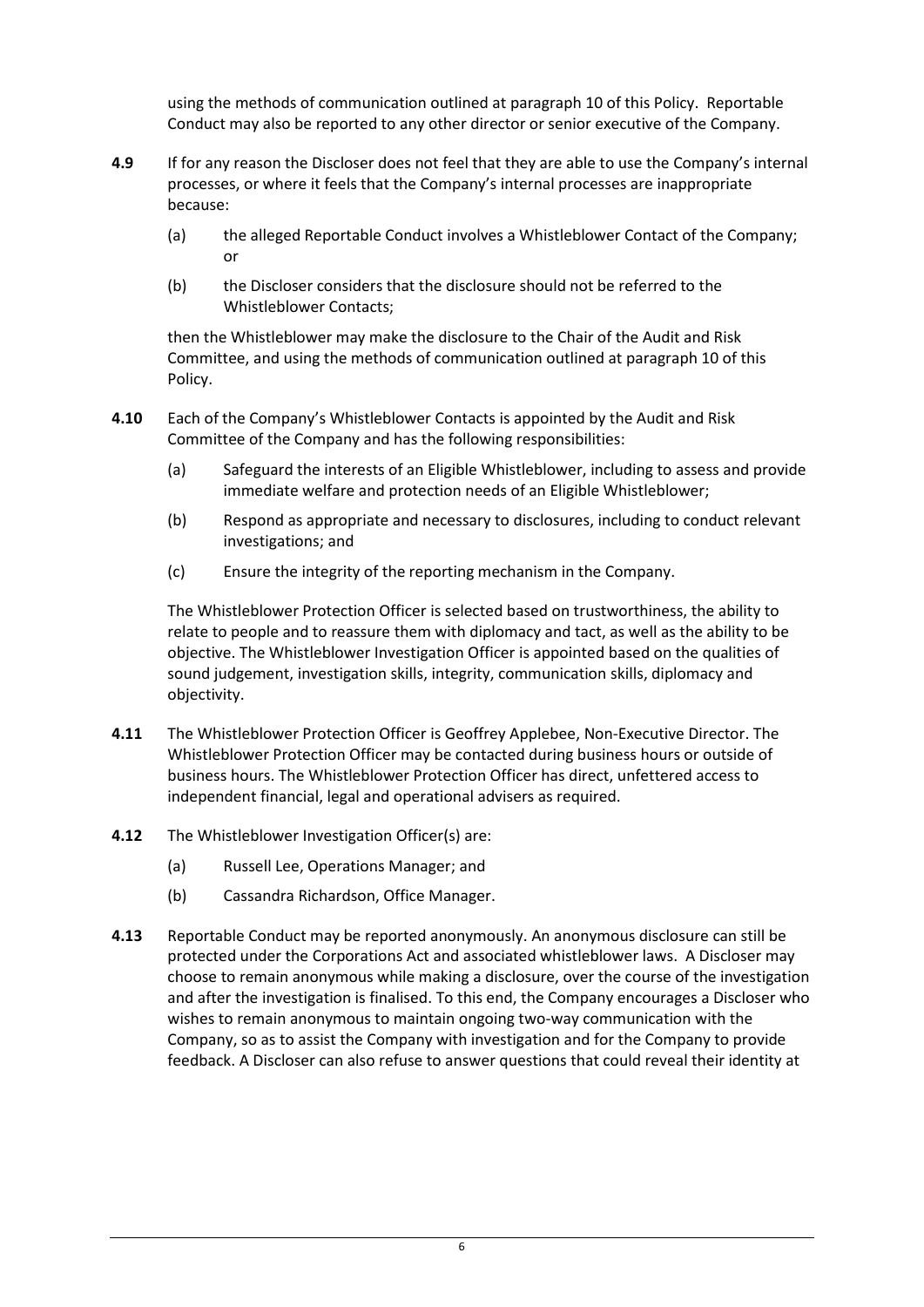any time. The Company has measures in place to protect the anonymity of a Discloser who wishes to remain anonymous.

- **4.14** A Reportable Conduct may be reported in writing, including via electronic means, or verbally. If the Discloser wishes for their identity to remain anonymous, the Discloser can contact the Whistleblower Investigation Officer(s) via e-mail or in writing by clearly labelling the letter "**Private and Confidential – open by addressee only**".
- **4.15** Subject to applicable confidentiality requirements and restrictions, any report received under this Policy will be notified as soon as possible to the Board of the Company and to the person, if any, to whom the report is made against.
- **4.16** A Discloser may also make a disclosure directly to regulatory bodies, or other external parties, about a Reportable Conduct and qualify for protection under the Corporations Act without making a prior disclosure to the Company.

#### <span id="page-6-0"></span>**5 WHAT PROTECTIONS ARE AVAILABLE TO WHISTLEBLOWERS?**

- **5.1** By way of summary, you should be aware that the following protections are available to eligible individuals under the *Corporations Act 2001* (**Corporations Act**):
	- (a) Broadly speaking, the Corporations Act protects any person whom, either past or present, is an officer, director, or employee of the Company, and includes a Company contractor, supplier, or associate, as well as any of their respective employee, relative, dependent or spouse.
	- (b) The Corporations Act protects any disclosure that is an eligible disclosure under the Act, which is any disclosure based on reasonable grounds that relates to information relating to the Company or any of its officers or employees who have engaged in any misconduct or improper state of affairs or circumstances or have breached the Corporations Act, *Australian Securities and Investment Commission Act 2001 (Cth)* or other relevant legislation.
	- (c) The Corporations Act protects the confidentiality of identity, provides freedom from victimisation and any other detriment to a discloser, as well as providing potential compensation avenues for any detriment suffered as a result of disclosure. Generally speaking, disclosures that qualify for protection are not actionable.
	- (d) Disclosures made pursuant to the Corporations Act may be made to a director, secretary or senior executive of the Company, or to any member of the Company's whistleblower protection team, or the Company's Auditor, including any member of the Company's audit team, as well as to ASIC, APRA, a legal practitioner, and other relevant Government entities.
- **5.2** Similarly, broadly speaking the following protections are also available under the *Taxation Administration Act 1953* (**TAA**):
	- (a) The TAA protects any person whom is an officer (within the meaning of the Corporations Act), employee or an associate of the Company, and includes an individual or an employee who supplies goods or services to the Company (whether paid or unpaid), or a spouse, child, or dependent of any such person.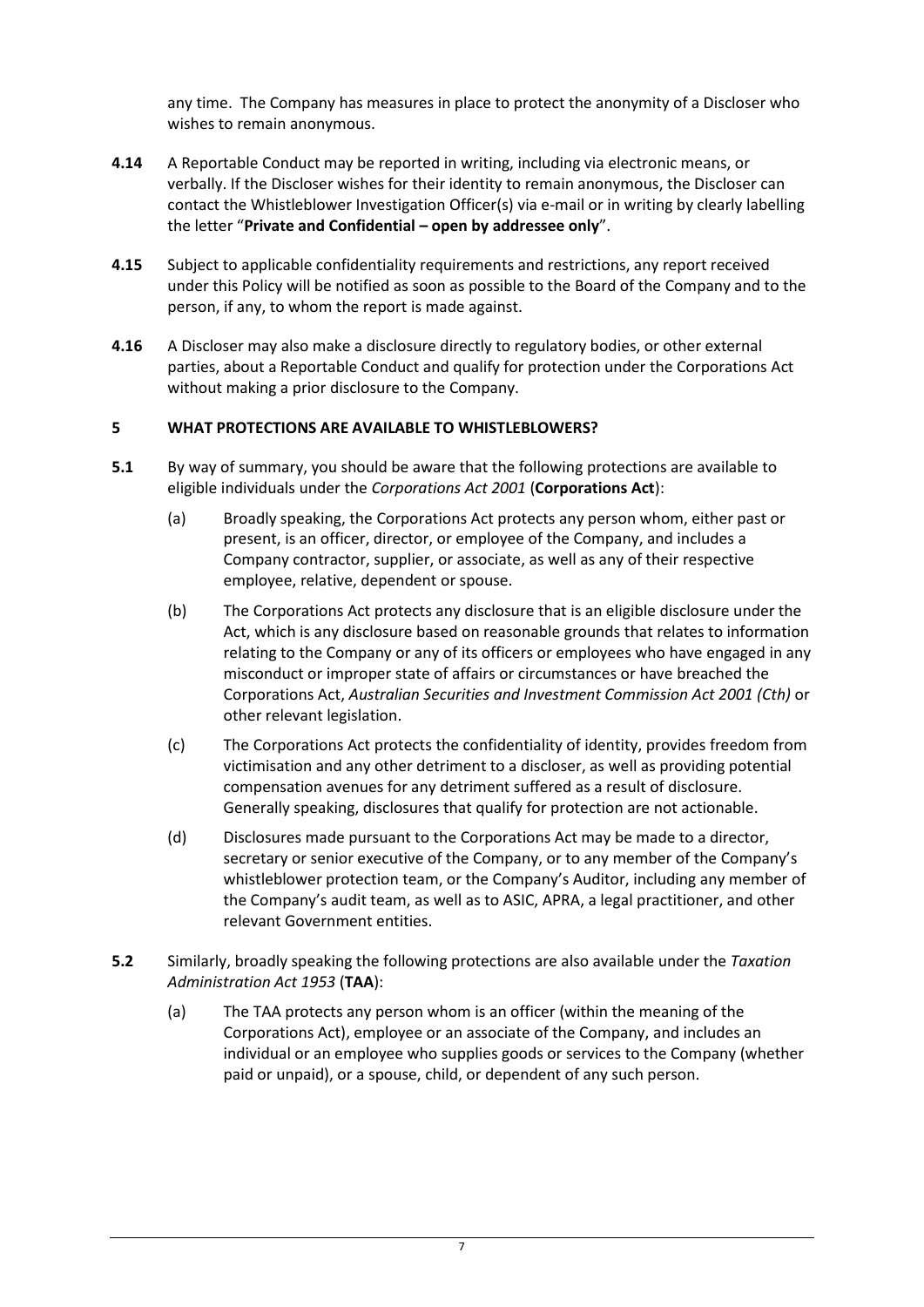- (b) The TAA protects any disclosure that is an eligible disclosure, which is any disclosure based on reasonable grounds and relate to information relating to the Company, or any of its officers or employees who have engaged in any misconduct or improper state of affairs, in relation to the tax affairs of the Company or an associate of the Company.
- (c) The TAA protects the confidentiality of identity and prohibits victimisation of a discloser, as well as providing the discloser with avenues for potential compensation for any detriment suffered as a result of disclosure. Disclosures that qualify for protection under the TAA are not actionable.
- (d) Disclosures made pursuant to the TAA must involve any tax-related misconduct, and any such conduct is reportable to the Australian Tax Office or to the Commissioner, in addition to any other reporting avenues.

## <span id="page-7-0"></span>**6 HOW IS A REPORT HANDLED AND INVESTIGATED?**

- **6.1** All Reportable Conduct will be investigated to the extent deemed appropriate by the Company. The objective of an investigation of a Reportable Conduct disclosure include locating relevant evidence that substantiates or refutes the Reportable Conduct allegation. Investigations with respect to a Reportable Conduct disclosure will commence as soon as reasonably practicable.
- **6.2** Firstly, each disclosure will be assessed to determine whether the Discloser qualifies for protection as an Eligible Whistleblower, and whether a formal, in-depth investigation is required.
- **6.3** When notified of a Reportable Conduct, the Audit and Risk Committee shall determine the manner and method of all investigations, including consideration of whether to utilise internal and external resources as appropriate, the allocation of responsibilities under the investigation, the method and timeline of reporting back to the Committee (and, if appropriate, the Board) on the outcomes of the investigation.
- **6.4** The Whistleblower Investigation Officer(s) will be the person primarily responsible for conducting investigations relating to a Reportable Conduct disclosure. The role of the Whistleblower Investigation Officer(s) is to investigate the substance of the matter, and to determine whether there is evidence in support of the matters raised.
- **6.5** The Whistleblower Protection Officer will act independently from the Whistleblower Investigation Officer(s) and it will have the sole responsibility of protecting a Discloser who is an Eligible Whistleblower subsequent to the disclosure or during the investigation.
- **6.6** All employees of the Company will be required to assist the Whistleblower Investigation Officer(s) to the maximum possible extent.
- **6.7** To ensure that the Company provides fair treatment to an Eligible Whistleblower who is mentioned in disclosures, the Company will take all reasonable steps to ensure that all investigations are conducted fairly to all concerned parties in accordance to the principles of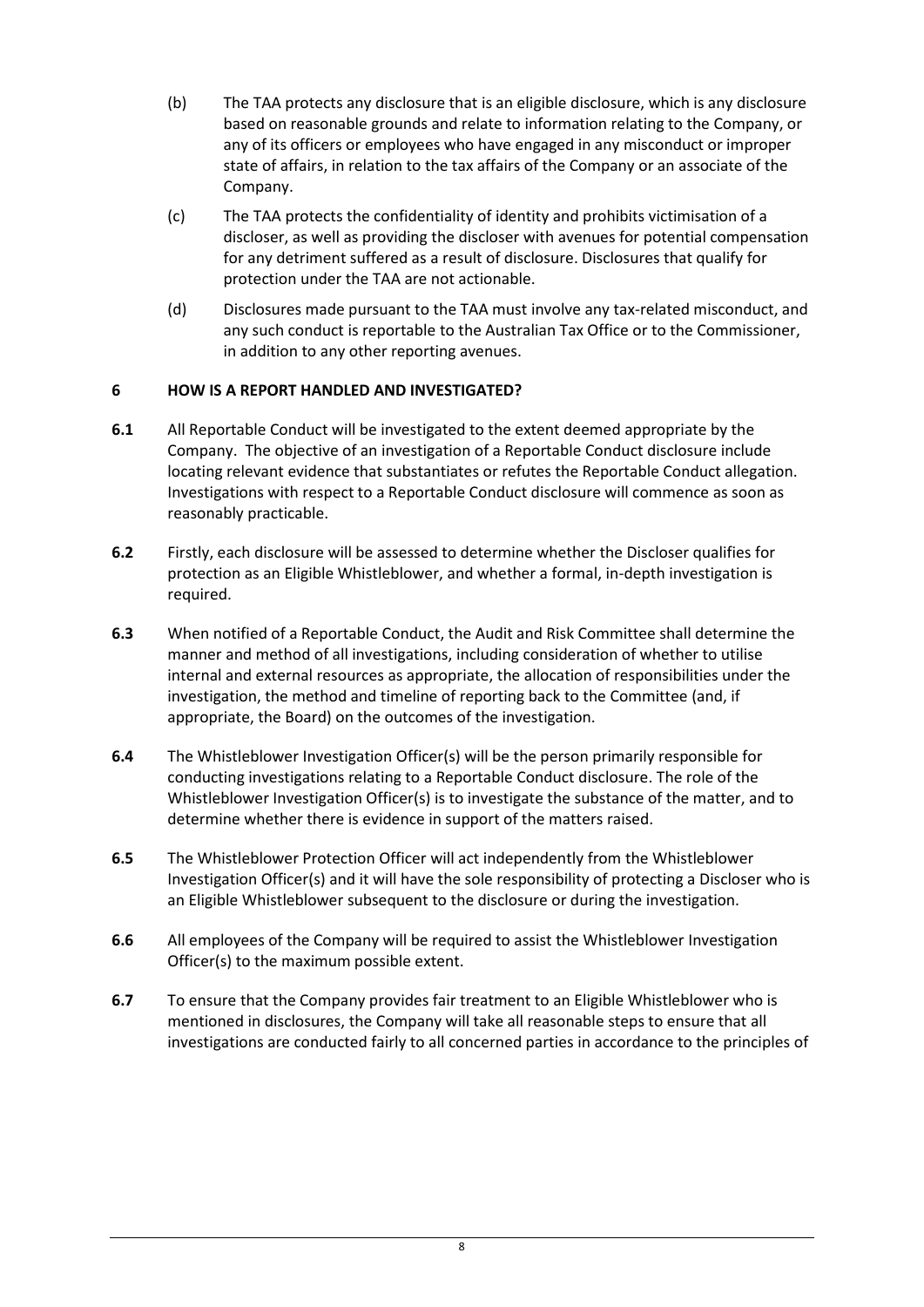natural justice (i.e. objectivity, fairness and independence), and will ensure as far as possible that all investigations are completed in a timely manner.

- **6.8** Without an Eligible Whistleblower's consent, the Company cannot disclose information that is likely to lead to the identification of the Eligible Whistleblower as part of the Company's investigation, unless the Company takes steps to protect the Eligible Whistleblower's entity, or if it is reasonably necessary for investigating the issues raised in the disclosure.
- **6.9** Although the Company endeavours to do all things necessary to investigate disclosure of a Reportable Conduct, the Company acknowledges the limitations of its investigation procedures. In the event that the Company is not able to contact a Discloser, such as in an anonymous disclosure, the Company may be limited in its ability to undertake an investigation.
- **6.10** The following principles shall apply to an investigation of Reportable Conduct:
	- (a) all such investigation, findings, and relevant action will be conducted objectively and on reasonable grounds;
	- (b) the system used to manage investigations will be flexible;
	- (c) consideration will be given to employing independent external investigators at armslength from the Company, particularly where the allegation is serious;
	- (d) documented evidence of Reportable Conduct will be preferred prior to the launch of an investigation;
	- (e) the Whistleblower Investigation Officer(s) will have reasonable access to independent specialist advice if required;
	- (f) any relevant information vital to the launch of an investigation, including the identity of those involved in the alleged Reportable Conduct, a description of the relevant conduct, and how the Discloser believes the Reportable Conduct has occurred, and any further information relevant to launch a potential investigation; and
	- (g) any person mentioned in a disclosure shall have the right and opportunity to respond to the allegation made against that person.
- **6.11** The Company may consult an independent external investigator on an arms-length term, especially with respect to a serious allegation of Reportable Conduct.
- **6.12** The Discloser will be provided with regular updates (if it is possible to contact the Discloser), though the frequency of these updates will depend on the nature of the disclosure / Reportable Conduct. Following the completion of an investigation, the Discloser will be provided with a copy of a summarised feedback by the Company (subject to circumstances where it may not be appropriate to provide details of the outcome to the disclosure, such as where there are privacy considerations of the party against whom an allegation was made).
- **6.13** Subject to the Company's confidentiality obligations, the Company Secretary shall maintain a register of all investigations undertaken by the Company, including outcomes and any follow up action items with respect to those investigations.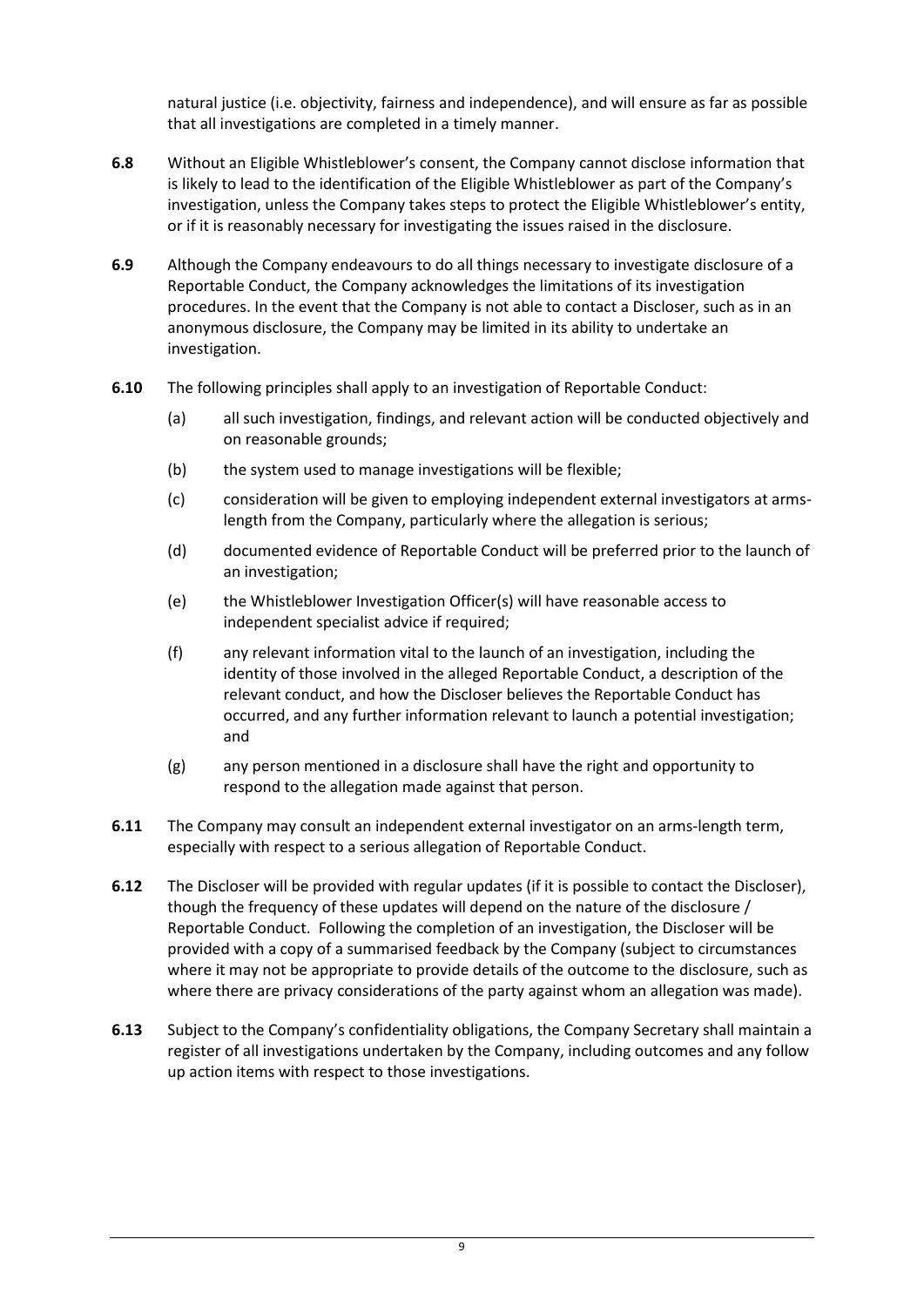**6.14** The Company will report to the relevant regulatory authority or agency where it is required to do so, or where the Company has assessed this to be appropriate.

## <span id="page-9-0"></span>**7 CONFIDENTIALITY, SUPPORT AND PROTECTION FOR DISCLOSERS**

**7.1** The Company will provide any support and protection as necessary to an Eligible Whistleblower following disclosure of Reportable Conduct to an Eligible Recipient. The Company acknowledges that it is unlawful and against this Policy if it threatens or causes any detriment to a Discloser based on their actual, perceived, or intended status as an Eligible Whistleblower.

## *Protecting Eligible Whistleblowers*

- **7.2** The Company will fully support an Eligible Whistleblower following valid disclosure of Reportable Conduct, and the Eligible Whistleblower is assured of the full support of the Company. The Company shall ensure, as far as possible, that an Eligible Whistleblower is protected from any detriment as a consequence of making a disclosure, including harassment, reprisals, dismissal, discrimination or damage to property, reputation or financial position, or other relevant form of detriment. For example, the Company will make available appropriate support services to Eligible Whistleblowers.
- **7.3** If an Eligible Whistleblower believes that any detriment has occurred or been suffered, the Eligible Whistleblower may report such behaviour to one of the Whistleblower Contacts.
- **7.4** The Company will make all reasonable efforts to protect the confidentiality and security of an Eligible Whistleblower's identity, including any information that is likely to lead to the Eligible Whistleblower's identification, to the extent permitted by law. The Company will do so by putting in place appropriate measures and/or mechanisms for protecting the confidentiality of an Eligible Whistleblower, including ensuring that disclosures are handled and investigated by qualified staff, and ensuring that all personal information or reference to the Eligible Whistleblower witnessing an event is redacted. The only exception is where the Eligible Whistleblower's identity may be required by law, or by any regulatory authorities (such as the ASIC, the Australian Federal Police, or the Commissioner of Taxation), or to any legal representative of the Company, or where the Eligible Whistleblower consents for its identity to be disclosed. It is illegal for a person to otherwise identify an Eligible Whistleblower, or disclose information that is likely to lead to the identification of the Eligible Whistleblower.
- **7.5** Where it is not possible to maintain the confidentiality of the identity of an Eligible Whistleblower, such as where the Reportable Conduct necessarily involves a regulatory authority, the Company will take reasonable and appropriate measures to protect the Eligible Whistleblower from any detriment with respect to its identification. In such an event, the Whistleblower Protection Officer will advise the Eligible Whistleblower that its identity may become known, discuss any possible detriment with the Eligible Whistleblower and implement an effective action plan to protect the Eligible Whistleblower from any detriment.
- **7.6** Where it is reasonably necessary for the purposes of investigating Reportable Conduct, or it is a requirement at law, to disclose information that is likely to lead to the identification of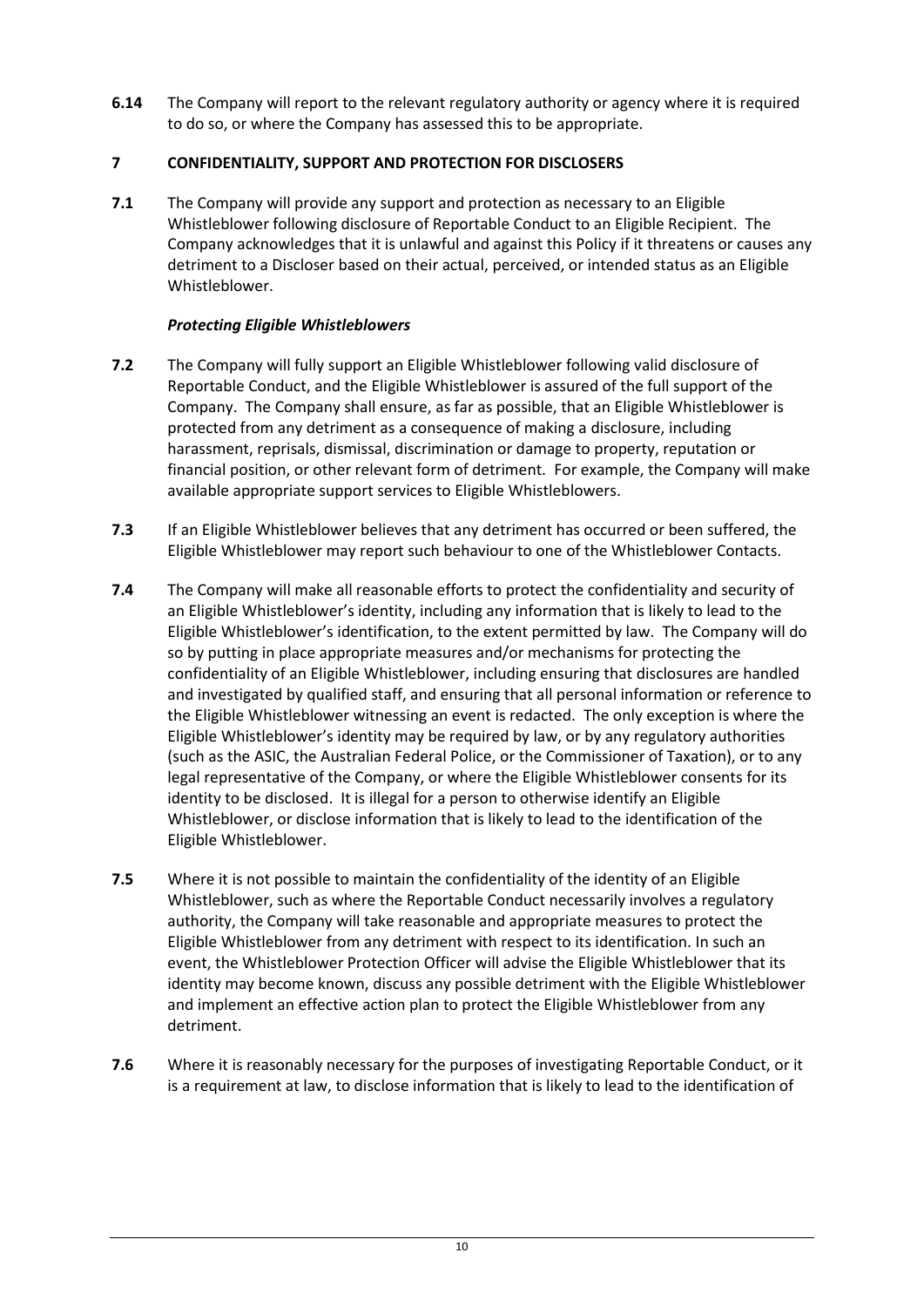an Eligible Whistleblower, the Company will take all reasonable steps to reduce the risk of the Eligible Whistleblower being identified.

## *Other protections available to Disclosers*

- **7.7** Other protections may, depending on the circumstances, also be available to an Eligible Whistleblower under relevant law, including:
	- (a) protection from certain legal action relating to the disclosure;
	- (b) protection from information being provided by an Eligible Whistleblower being used against them in evidence for any breach of its legal obligation relating to the disclosure (except with respect to false disclosures); and
	- (c) protection from certain remedies being sought against the individual relating to the disclosure.

See also paragraph [5](#page-6-0) of this Policy. Notwithstanding the protections stated above, the Eligible Whistleblower must be aware that any protection offered by the Company does not grant immunity to the Eligible Whistleblower for any misconduct that the Eligible Whistleblower has engaged in that is revealed in its disclosure.

- **7.8** The Eligible Whistleblower must be aware that a person cannot engage in conduct that causes detriment to an Eligible Whistleblower (or another person) in relation to a disclosure if:
	- (a) The person believes or suspects that the Eligible Whistleblower (or another person) made, may have made, proposes to make or could make a disclosure that qualifies for protection; and
	- (b) The belief or suspicion is the reason, or part of the reason, for the conduct.

A person cannot make a threat to cause detriment to an Eligible Whistleblower (or another person) in relation to a disclosure. Such threats could include: threatening to sack an Eligible Whistleblower; threatening to injure an Eligible Whistleblower; or harassing or intimidating an Eligible Whistleblower. However, an Eligible Whistleblower should note that some conduct isn't detrimental – for example, managing an Eligible Whistleblower's poor work performance where this action is in line with the Company's performance management framework.

- **7.9** An Eligible Whistleblower (or other relevant person) can seek compensation or other remedies through the Courts if they suffer loss or damage because of a disclosure and the Company failed to take reasonable precautions and exercise due diligence to prevent the detrimental conduct.
- **7.10** Generally speaking, an Eligible Whistleblower is protected from any of the following in relation to their disclosure of Reportable Conduct:
	- (a) Civil liability (e.g. any legal action relating to the disclosure)
	- (b) Criminal liability (e.g. any attempted prosecution relating to the disclosure); and
	- (c) Administrative liability (e.g. any disciplinary action for the disclosure).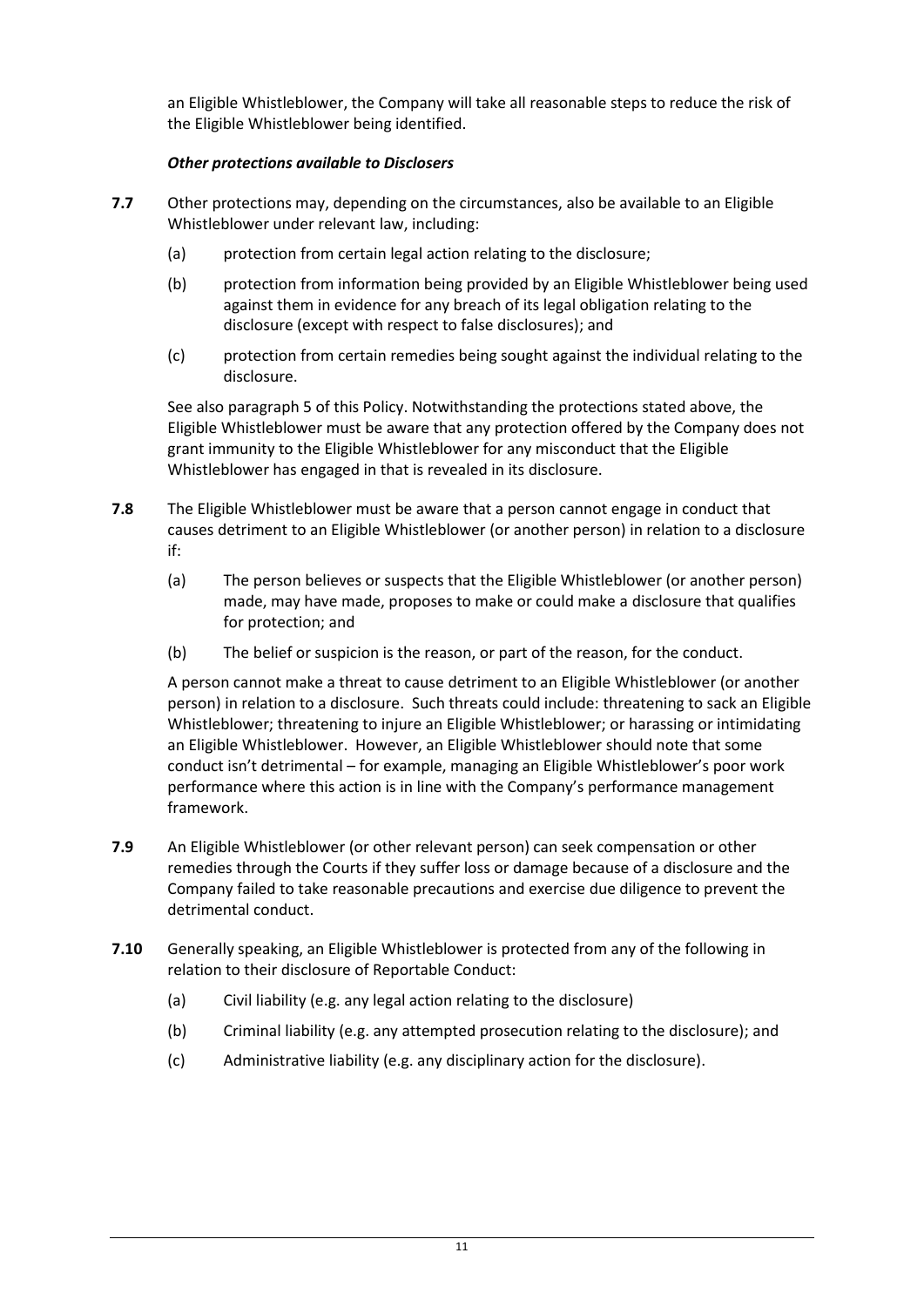- **7.11** Disclosers are encouraged to seek independent legal advice to assess any recourse and protection they may be entitled to with respect to any detriment suffered because of a disclosure. Alternatively, Disclosers may also contact regulatory authorities, such as ASIC, APRA or the ATO if they believe that they have suffered detriment.
- **7.12** Any person may contact the Whistleblower Investigation Officer(s) for more information about the protections available to them.

#### <span id="page-11-0"></span>**8 DISTRIBUTION AND UPDATE OF POLICY**

- **8.1** This Policy will be made available on the Company's website at [www.bigbanana.com.](http://www.bigbanana.com/) It will also be shared with all directors and employees of the Company upon its release, and within a reasonable time following any change to the Policy.
- **8.2** All staff will be given appropriate training in relation to this Policy and their rights and obligations under it from time to time. The Company is committed to training its staff with respect to the importance of reporting corrupt and illegal practices, as well as emphasising the undesirability of malicious or vexatious reporting.
- **8.3** This policy shall be reviewed at least every two years with any recommendation for change to be derived from investigations reported to the Audit and Risk Committee for review and approval.
- **8.4** Any questions regarding this policy should be directed to David Willcocks, Chief Financial Officer.

## <span id="page-11-1"></span>**9 COMPLIANCE WITH POLICY**

The reporting of a Reportable Conduct and the subsequent management of investigations, including whistleblower protection policies, are highly sensitive issues which require strict compliance with the terms of this Policy by all members of the Company.

#### <span id="page-11-2"></span>**10 WHISTLEBLOWER CONTACTS**

#### *Internal*

#### (a) **Main contact:**

[whistleblowing@bigbanana.com](mailto:whistleblowing@bigbanana.com)

#### (b) **Whistleblower Protection Officer**

Geoffrey Applebee Non-Executive Director The Big Banana Group Limited "The Whistleblower Protection Officer" C/O 351 Pacific Highway, Coffs Harbour NSW 2450 Mobile: 0413 746 315

Email: geoff.applebee@bigpond.com